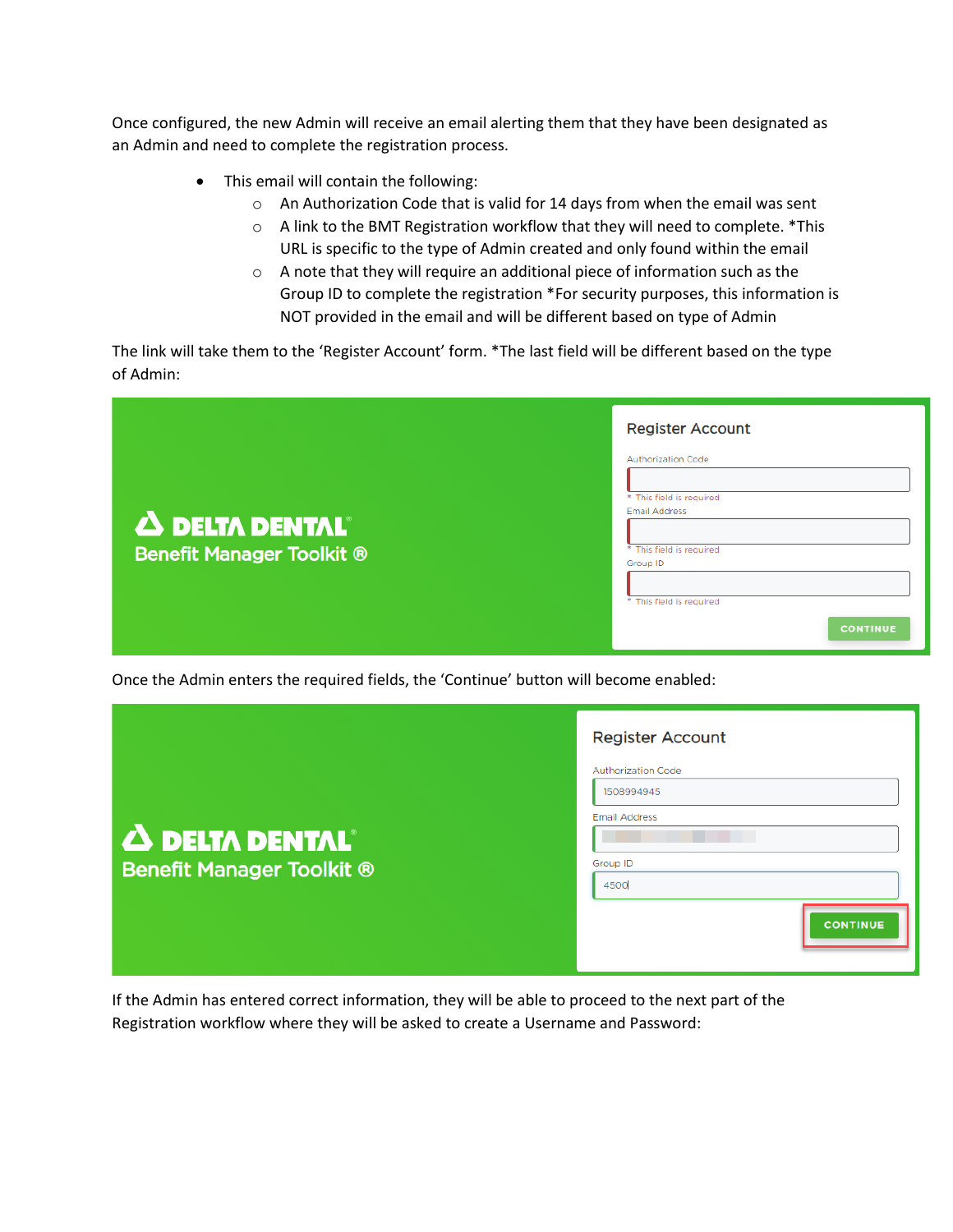|                                  | <b>Register Account</b>  |
|----------------------------------|--------------------------|
|                                  | Username                 |
|                                  |                          |
|                                  | * This field is required |
|                                  | Password                 |
| $\Delta$ delta dental $^{\circ}$ |                          |
| <b>Benefit Manager Toolkit ®</b> | * This field is required |
|                                  | Confirm Password         |
|                                  |                          |
|                                  | * This field is required |
|                                  | <b>CONTINUE</b>          |

As the Admin starts typing in the Username field, they are notified of the Username requirements:

| <b>Register Account</b>                                                                                                                               |  |  |
|-------------------------------------------------------------------------------------------------------------------------------------------------------|--|--|
| Username                                                                                                                                              |  |  |
| Test                                                                                                                                                  |  |  |
| *<br>Should begin with 2 alpha characters and must be between 5-25<br>characters long and can contain only the following special<br>characters !-.\$@ |  |  |
| Password                                                                                                                                              |  |  |
|                                                                                                                                                       |  |  |
| *<br>This field is required                                                                                                                           |  |  |
| Confirm Password                                                                                                                                      |  |  |
|                                                                                                                                                       |  |  |
| * This field is required                                                                                                                              |  |  |
| <b>CONTINUE</b>                                                                                                                                       |  |  |

Once they have entered a Username that meets the requirements they can move on to the Password field that will also show the requirements: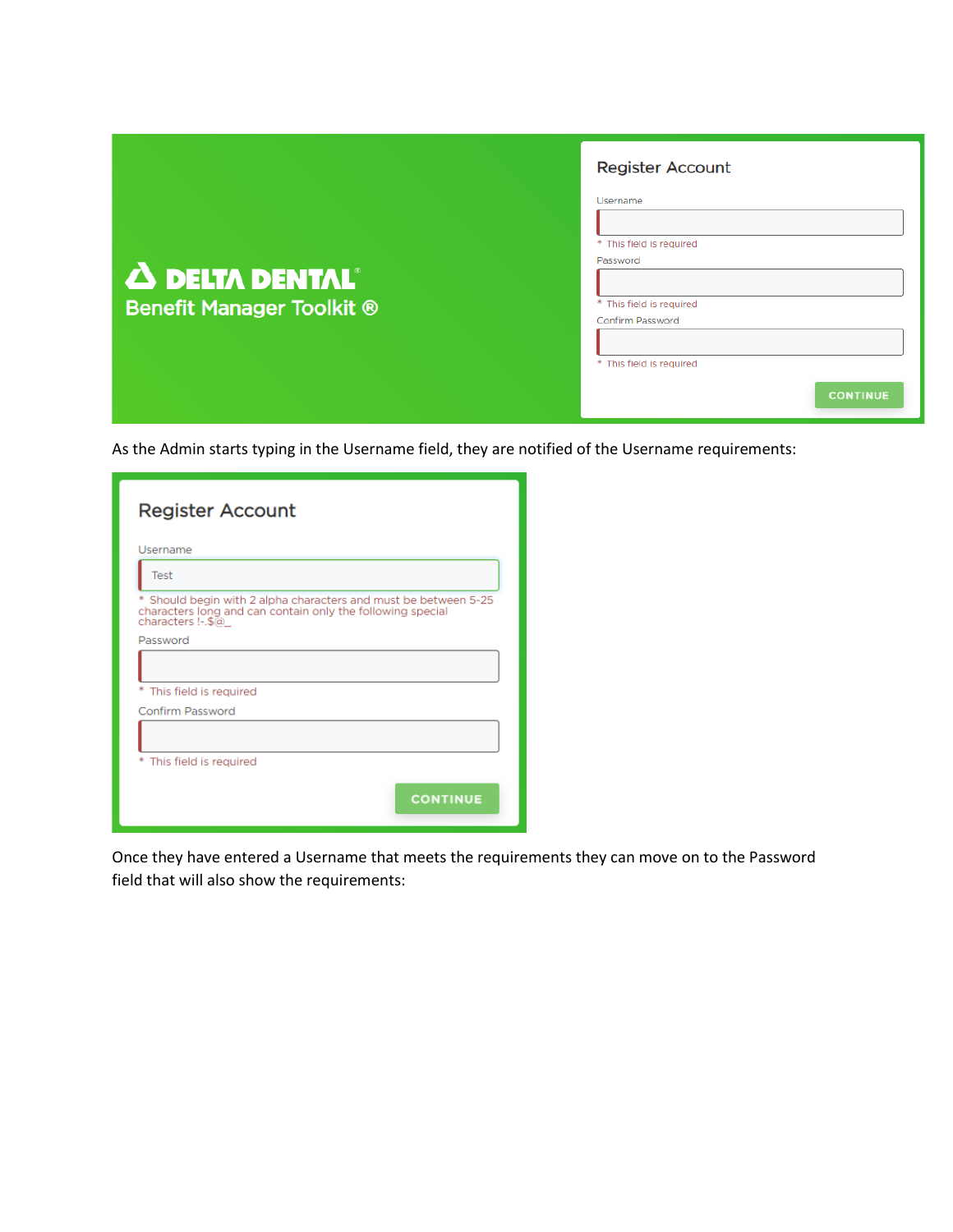| <b>Register Account</b>                                                                                                                                           |
|-------------------------------------------------------------------------------------------------------------------------------------------------------------------|
| Username                                                                                                                                                          |
| Testing789                                                                                                                                                        |
| Password                                                                                                                                                          |
|                                                                                                                                                                   |
| Should be 10-25 characters long and contain at least one of each:<br>upper case, lower case, numeric and one of the following special<br>characters !@\$%^&*()?., |
| Confirm Password                                                                                                                                                  |
|                                                                                                                                                                   |
| This field is required                                                                                                                                            |
| <b>CONTINUE</b>                                                                                                                                                   |

Once the Admin has met the requirements for the Username, Password, and Confirmed their Password, the 'Continue' button will become enabled:

| <b>Register Account</b> |                 |
|-------------------------|-----------------|
| Username                |                 |
| Testing789              |                 |
| Password                |                 |
|                         |                 |
| Confirm Password        |                 |
| .                       |                 |
|                         | <b>CONTINUE</b> |

After clicking 'Continue' the Admin should get a Confirmation message. They can then use the 'Click to login' link to take them to the login page